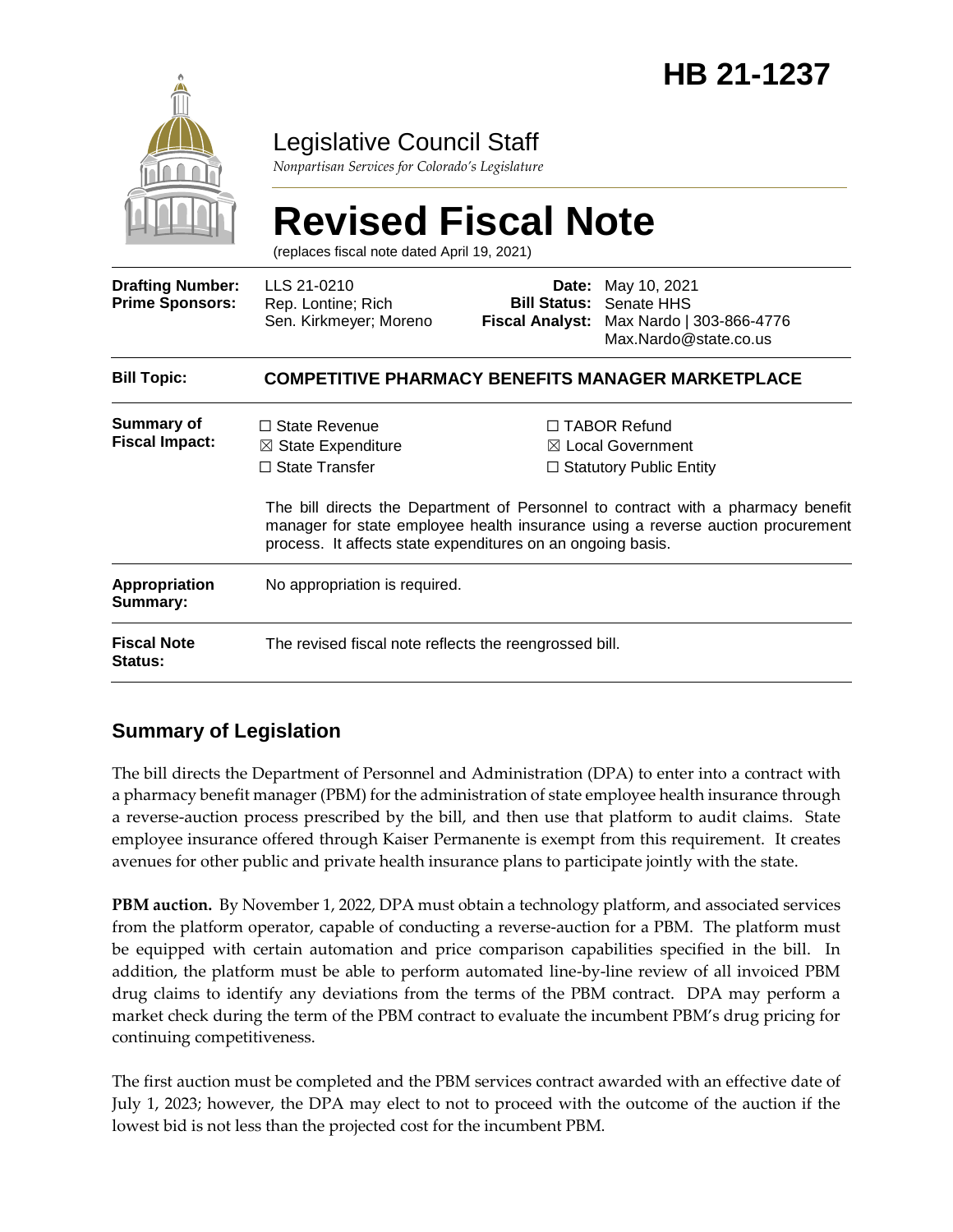Page 2

**Fee.** The platform, operator services, claim review, and market checks will be paid for by a per-prescription fee paid by the winning PBM directly to the platform operator.

**Joint participation.** Any other self-funded public sector health plan may use the processes and procedures established in the bill individually, collectively, or as a joint purchasing group with a state employee health insurance plan. After completion of the first PBM reverse auction, self-funded private sector health plans with substantial participation by Colorado employees may also participate in a joint purchasing pool with state employees for subsequent PBM reverse auctions. Any health plans participating in a purchasing pool retain autonomy over their drug formularies and benefit designs.

#### **Background**

DPA entered into its current PBM contract for state employee health insurance on July 1, 2020. The contract term is up to five years, with a state option to renew or opt out on an annual basis. About 19,000 state employees receive pharmacy benefits through health plans that use the state's PBM contract, accounting for about 380,000 pharmacy claims per year. Current procurement rules allow for, but do not require, the use of reverse auctions in contract solicitation.

#### **State Expenditures**

The bill will affect expenditures in DPA to contract with a PBM for state employee health insurance, but the net impact on state expenditures is not estimated. No upfront costs are needed to procure the technology platform, which will be paid directly by the winning PBM; however the fiscal note assumes the cost of the platform will be incorporated into the PBM's rate. These platform costs may be offset by savings on prescription drugs if the reverse auction process is successful in achieving a lower bid than traditional procurement methods, or if the claim verification capability prevents overcharges that otherwise would not been identified. For informational purposes, the technology platform is expected to cost between \$100,000 and \$600,000, with additional ongoing costs; actual costs will be determined by DPA through a vendor procurement process.

PBM costs are paid with funds from all state agencies, shared between the state and state employees, with the split determined on an annual basis through the budget process.

#### **Local Government**

Local governments that opt to participate in a purchasing group with the state employee benefit plan may experience a change in expenditures; this will be on a voluntary basis and any change in expenditures will be subject to the terms of the agreement.

#### **Effective Date**

The bill takes effect upon signature of the Governor, or upon becoming law without his signature.